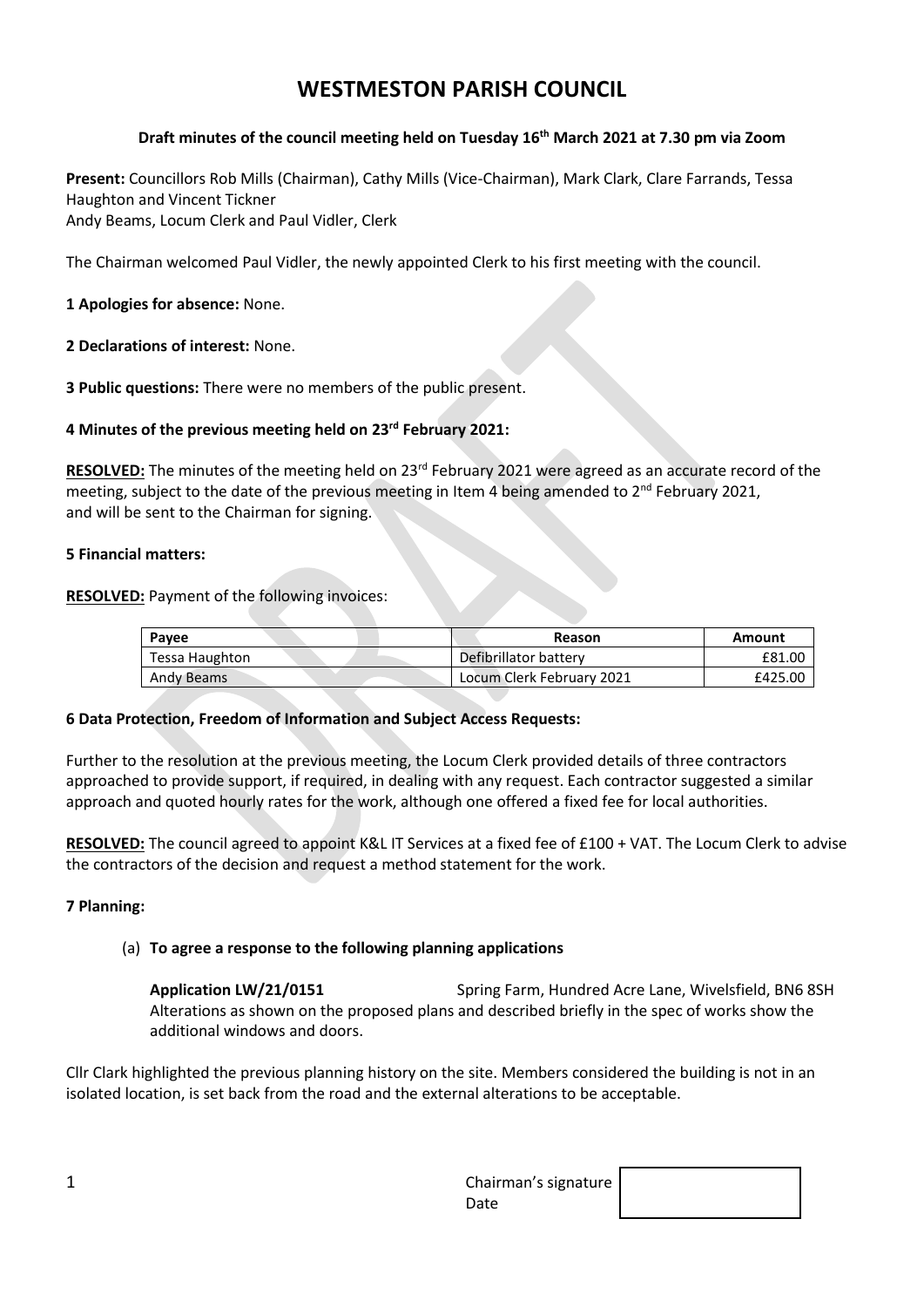**RESOLVED:** Members agreed to respond with 'no comment' subject to the alterations conforming with the previous prior approval and requested the Locum Clerk make this response to the application.

Two storey rear/side extension.

**Application SDNP/21/07771/HOUS** Haileywood Cottage, Streat Lane, Streat, BN6 8RU

Members considered the property is largely screened from the lane and the extension to be small scale.

**RESOLVED:** Members agreed to respond with 'no comment' and requested the Locum Clerk make this response to the application.

- *(b)* **Inter Council Steering Group:**
- *(c)* **Eton College Site:**
- *(d)* **Lewes District Council Local Plan:**

These items were considered together. Cllr Tickner attended the meeting of the Inter Council Steering Group on 8<sup>th</sup> March 2021. He reported this was the first meeting of the parish councils and LDALC. Whilst Westmeston was not likely to have new housing sites, traffic impact from new developments was a concern. A watching brief should be kept on developments in adjoining parishes.

Clarity was required on the MP letter and LDC response on housing figures. It had been agreed for the Steering Group to meet Maria Caulfield and LDC planning officers.

Cllr Tickner was thanked for attending the meetings and keeping the council informed.

**RESOLVED:** Members agreed to appoint Cllr Tickner as the Westmeston Parish Council representative on the Steering Group.

## (e) **South Downs National Park Authority Consultations:**

Members noted the two consultations in progress on the Camping and Glamping Technical Advice Note and Parking Supplementary Planning Document.

## **8. Councillor vacancy:**

The draft Co-option Policy was circulated in advance of the meeting. The Locum Clerk reported that a poll had not been called following the publication of the notice of vacancy.

**RESOLVED:** Members agreed to adopt the Co-option Policy, to fill the casual vacancy by co-option and request the Locum Clerk to prepare the necessary co-option paperwork.

## **9. IT:**

The Locum Clerk, in consultation with the Clerk, produced a breakdown of the suggested IT requirements for the role, including a laptop, associated software, printer, Zoom subscription and mobile telephone, including initial and ongoing costs. It was emphasised that the equipment would remain the property of the council, be added to the council asset register, and then be provided to the Clerk for use during their tenure.

**RESOLVED:** The council agreed the suggested requirements and authorised the Locum Clerk to make the purchases and reclaim the cost via an expenses claim. The Clerk was authorised to purchase a suitable mobile phone, again reclaiming the cost via an expenses claim.

| ~<br><u>.</u> | Chairman's signature $\vert$ |  |
|---------------|------------------------------|--|
|               | Date                         |  |